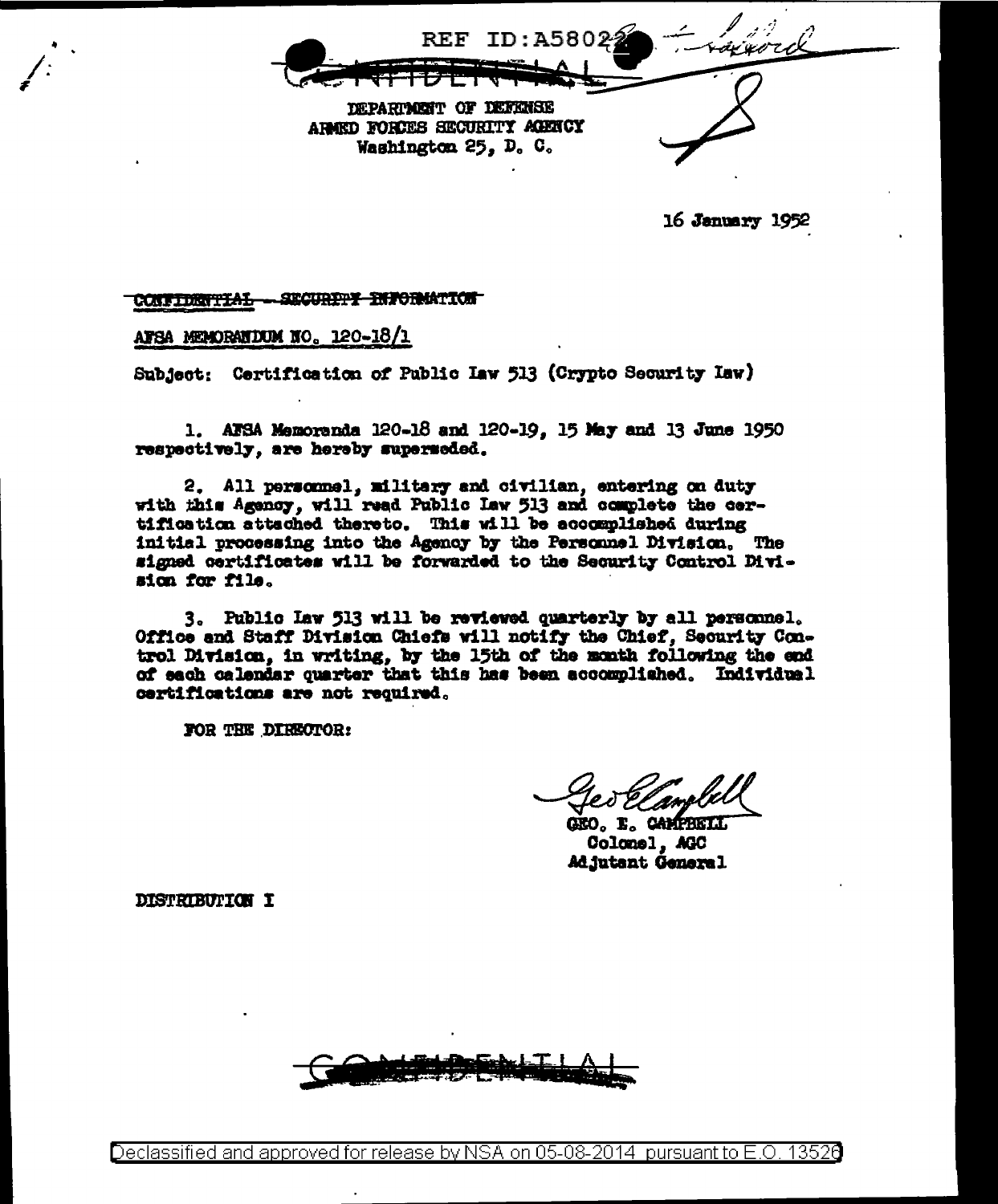REF ID:A58022

 $11TLE$   $18$ 

Sector 798

PUBLIC LAW 513

• •

 $\overline{\phantom{a}}$ 

Alst CONGRESS, 2nd SESSION

13 May 1950

USC "To enhance further the security of the United States by preventing dis-· closures of information concerning the cryptographic systems and the communication intelligence activities of the United States.

Be it enacted by the Senate and House of Representatives of the United States of America in Congress assembled, That whoever shall knowingly and willfully communicate, furnish, transmit, or otherwise make available to an unauthorized person, or publish, or use in any manner prejudicial to the safety or interest of the United States or for the benefit of any foreign government to the detriment of the United States any classified information  $(1)$  concerning the nature, preparation, or use of any code, cipher, or cryptographic system of the United States or any foreign government; or (2) concerning the design, construction, use, maintenance, or repair of any device, apparatus, or appliance used or prepared or·planned for use by the United States or any foreign government for cryptographic or communication intelligence purposes; or (3) concerning the communication intelligence activities of the United States or any foreign government; or  $(h)$  obtained by the processes of communication intelligence from the communications of any foreign government knowing the same to have been obtained by such processes, shall be fined not more than \$10,000 or imprisoned not more than ten  $years$ , or both.

SEC. 2. (a) The term "classified information" as used herein shall be construed to mean information which, at the time of a violation under this Act, is, for reasons of national security, specifically designated by a United States Government agency for limited or restricted dissemination or distribution. is, for reasons of national security, specifically designated by a United<br>States Government agency for limited or restricted dissemination or distributed<br>a. Code, current code "protected dissemination or distributed".<br>The

used herein shall be construed to include in their meanings, in addition to their usual meanings, any method of secret writing and any mechanical or }\_ electrical device or method used for the purpose of disguising or concealing, the contents, significance, or meanings of communications. (Extracted from Public Laur  $513, 818 - C$ mpress, 2d Session.)

(c) The term "foreign government" as used herein shall be construed to include in its meaning any person or persons acting or purporting to act for or on behalf of any faction, party, department, agency, bureau, or military force of or within a foreign country, or for or on behalf of any government or any person or persons purporting to act as a government within a foreign country, whether or not such government is recognized by the United States.

 $(d)$  The term "communication intelligence" as used herein shall be construed to mean all procedures and methods used in the interception of communications and the obtaining of information from such communications by other.than the intended recipients.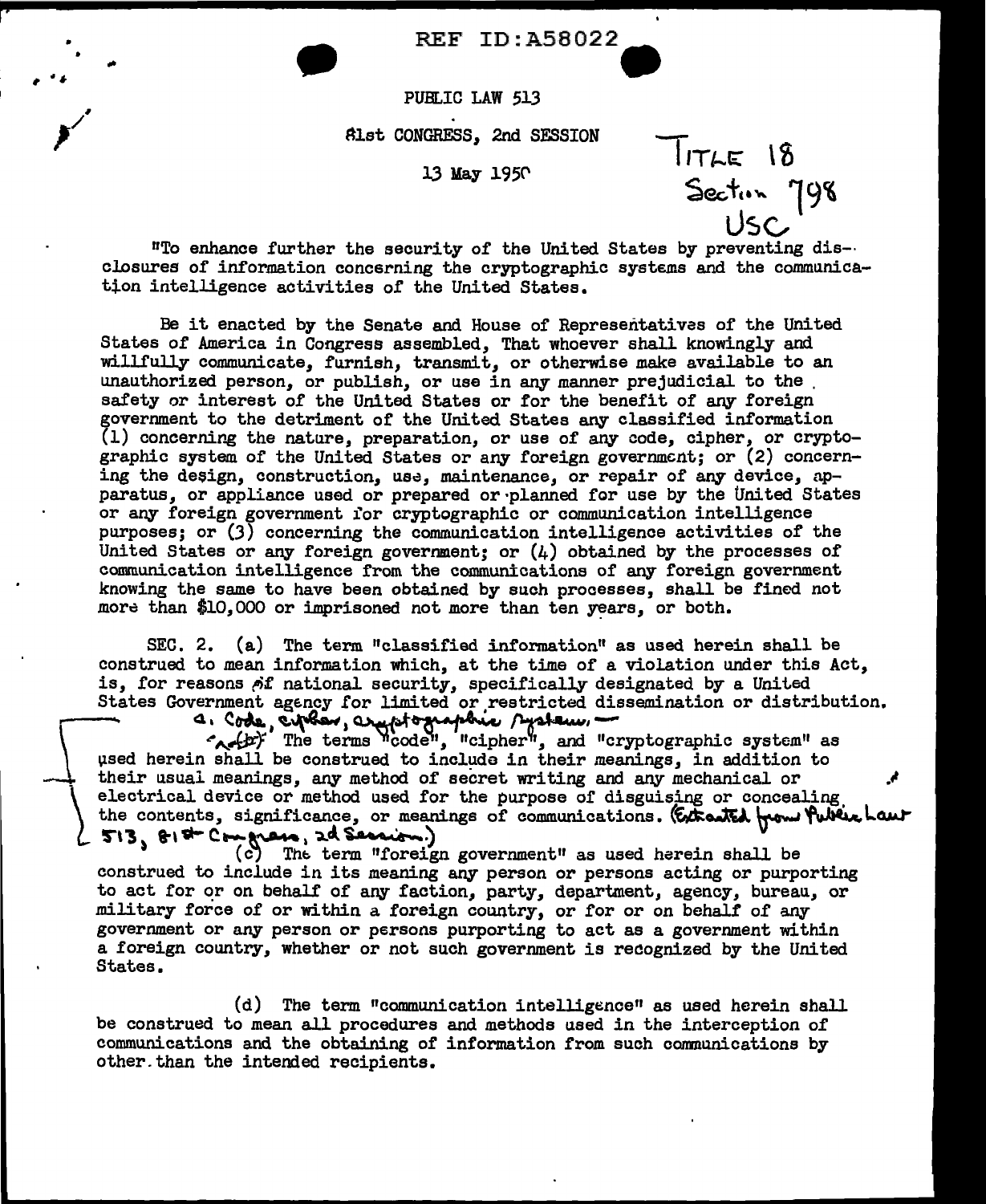

I .~·

• REF ID:A58022

 $(e)$  The term "unauthorized person" as used herein shall be construed to mean any person who, or agency which, is not authorized to receive information of the categories set forth in section l of this Act, by the President, or by the head of a department or agency of the United States Government which is expressly designated. by the President to engage in communication intelligence activities for the United States.

SEC. J. Nothing in this Act shall prohibit the furnishing, upon lawful demand, of information to any regularly constituted committee of the Senate or House of Representatives of the United States of America, or joint committee thereof."

> Signed by President Truman  $13$  May  $1950$